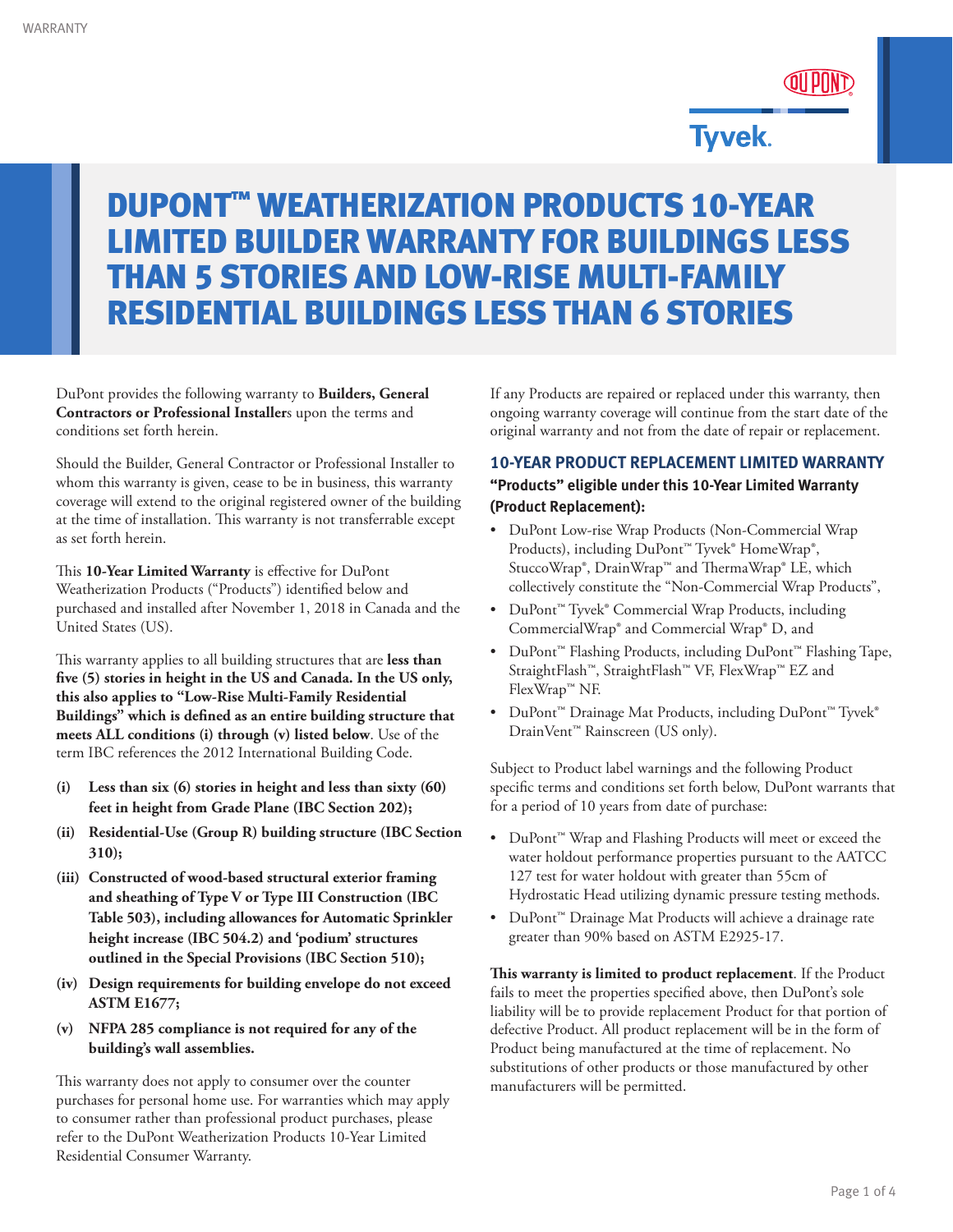# DUPONT™ WEATHERIZATION PRODUCTS 10-YEAR LIMITED BUILDER WARRANTY FOR BUILDINGS LESS THAN 5 STORIES AND LOW-RISE MULTI-FAMILY RESIDENTIAL BUILDINGS LESS THAN 6 STORIES

#### **10-YEAR PRODUCT AND LABOR LIMITED WARRANTY**

#### **"Products" eligible under this 10-Year Limited Warranty (Product & Labor):**

- DuPont low-rise wrap products (Non-Commercial Wrap Products), including DuPont<sup>™</sup> Tyvek® HomeWrap®, StuccoWrap®, DrainWrap™ and ThermaWrap® LE, which collectively constitute the "Non-Commercial Wrap Products",
- DuPont™ Tyvek® Commercial Wrap Products, including CommercialWrap® and Commercial Wrap® D, and
- DuPont™ Flashing Products, including DuPont™ Flashing Tape, StraightFlash™, StraightFlash™ VF, FlexWrap™ EZ and FlexWrap™ NF.
- DuPont™ Drainage Mat Products, including DuPont™ Tyvek® DrainVent™ Rainscreen (US only).

For the purposes of this Warranty, "Single-Family Residential" shall mean fully-detached one or two family structures, as well as townhouse structures not more than three stories above grade plane as defined in the 2012 International Residential Code (IRC) section R101.2, both to the extent they are exclusively Residential-Use building structures.

- A. For building structures less than five (5) stories in height in the US and Canada or "Low-Rise Multi-Family Residential Buildings" in the US that are "Single-Family Residential", DuPont warrants that for a period of 10 years from the date of purchase, Products when installed in strict accordance with the applicable DuPont Installation Guidelines, in a properly constructed and designed wall system, following the applicable building codes and accepted industry standards for each type of structure, will:
	- for DuPont™ Tyvek® Wrap Products, meet or exceed the:
		- Water holdout performance properties pursuant to the AATCC 127 test for water holdout, with greater than 55cm of Hydrostatic utilizing dynamic pressure testing methods, and
		- Air holdout pursuant to the Gurley Hill (TAPPI T-460) test for air holdout in the applicable product specific Physical Property Data Sheet in effect at the time of installation, and
	- for DuPont™ Flashing Products, meet the:
		- Water holdout performance properties pursuant to the AATCC 127 test for water holdout test for water holdout with greater than 55cm of Hydrostatic Head utilizing dynamic pressure testing methods.
	- for DuPont™ Drainage Mat Products, achieve:
		- Drainage rate >90% based on ASTM E2925-17

To qualify for this Product and Labor Limited Warranty under A, you must exclusively use Products to the extent applicable on each type of construction, subject to the Product Specific Conditions set forth below.

- B. For building structures less than five (5) stories in height in the US and Canada or "Low-Rise Multi-Family Residential Buildings" in the US that DO NOT meet the definition of "Single-Family Residential", DuPont warrants that for a period of 10 years from the date of purchase, Products (identified below) when installed in strict accordance with the applicable DuPont Installation Guidelines, in a properly constructed and designed wall system, following the applicable building codes and accepted industry standards for each type of structure, will:
	- for DuPont™ Tyvek® Wrap Products, meet or exceed the:
		- Water holdout performance properties pursuant to the AATCC 127 test for water holdout with greater than 55cm of Hydrostatic Head utilizing dynamic pressure testing methods, and
		- Air holdout pursuant to the Gurley Hill (TAPPI T-460) test for air holdout in the applicable product specific Physical Property Data Sheet in effect at the time of installation, and
	- for DuPont™ Flashing Products, meet the:
		- Water holdout performance properties pursuant to the AATCC 127 test for water holdout with greater than 55cm of Hydrostatic Head utilizing dynamic pressure testing methods.
	- for DuPont™ Drainage Mat Products, achieve:
		- Drainage rate >90% based on ASTM E2925-17

To qualify for this Product and Labor Limited Warranty under B, you must exclusively use Products to the extent applicable on each type of construction, subject to the Product Specific Conditions set forth below. You MUST use the Project Registration and Observation process prior to installation to qualify under the Product and Labor Warranty. For Project Registration details, please see [www.weatherization.tyvek.com](http://www.weatherization.tyvek.com) or call 1-800-44-Tyvek BEFORE you commence installation.

When all conditions under this Product and Labor Warranty for categories A or B above are met, if damage to the building is caused solely by the failure of any Product to meet the water and air holdout specification in the applicable Physical Property Data Sheet, then DuPont will provide replacement Product for all defective Product and pay all reasonable construction repair costs to correct any problem that arises solely out of the failure of the DuPont Products to conform to its Physical Property Data Sheet. DuPont will not have any liability under this warranty for the repair or cost of repair for more than the actual area of damage.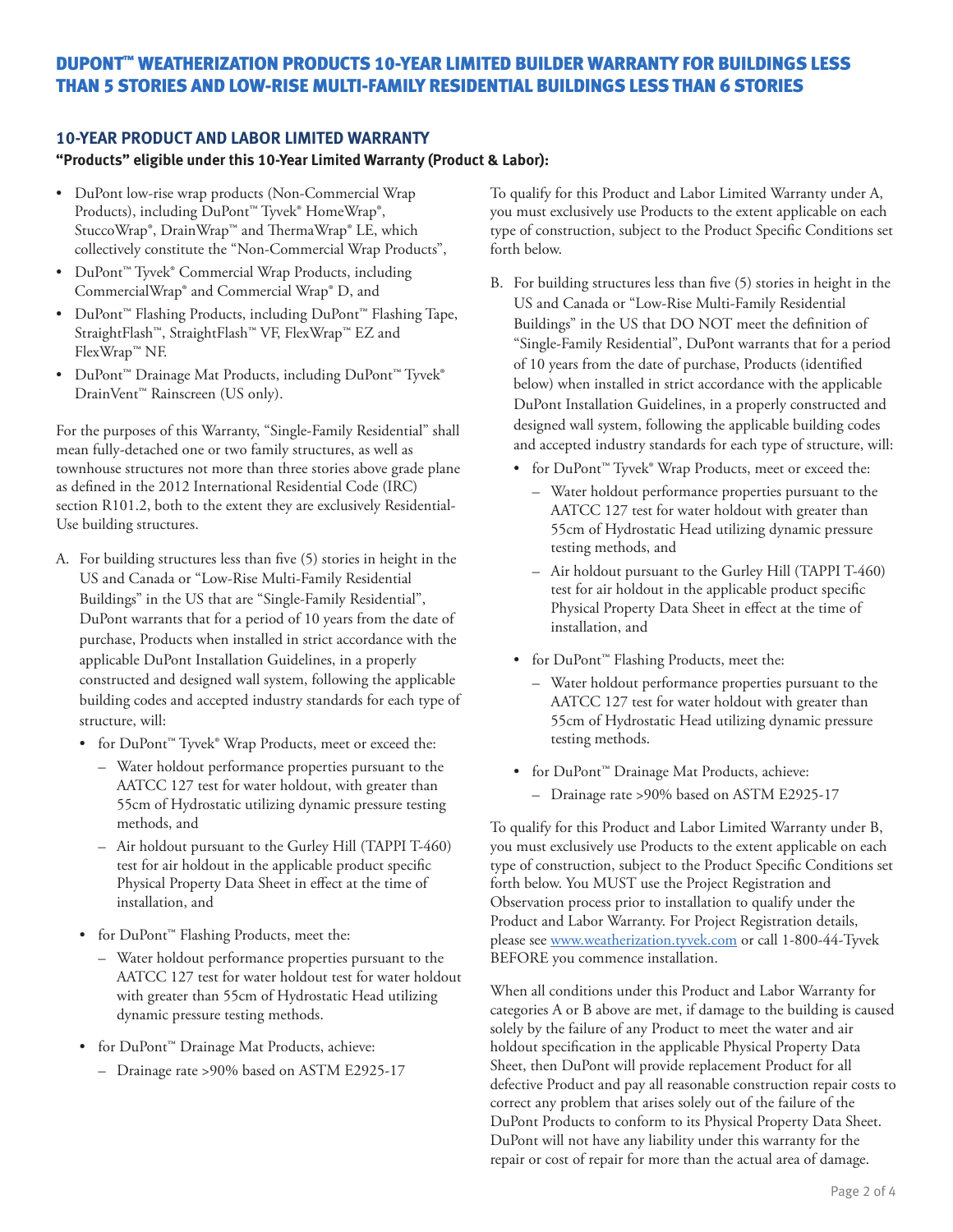# DUPONT™ WEATHERIZATION PRODUCTS 10-YEAR LIMITED BUILDER WARRANTY FOR BUILDINGS LESS THAN 5 STORIES AND LOW-RISE MULTI-FAMILY RESIDENTIAL BUILDINGS LESS THAN 6 STORIES

#### **ADDITIONAL SPECIFIC TERMS AND CONDITIONS FOR DUPONT™ TYVEK® WRAP PRODUCTS:**

To qualify for this Product & Labor Warranty, you must:

- exclusively use the DuPont™ Tyvek® Wrap Products to the extent applicable on each type of construction (no substitution of alternate or competitive product), except:
	- that DuPont™ Flashing Products do not have to be used for flashing doors, windows, and/or other components that penetrate the DuPont™ Tyvek® Building Wrap as long as the alternate or competitive products meet the specifications set out in the Installation Guidelines, and
	- applications under exterior insulation finish systems (EIFS) cladding.
- Products must be installed according to the applicable published installation guidelines to qualify under the Product and Labor Warranty.
- DuPont™ Tyvek® Tape must be used with all Wrap Products as outlined in the applicable published installation guidelines to qualify under the Product and Labor Warranty.

**This warranty will not cover any alternate flashing products or damages arising therefrom.**

#### **ADDITIONAL SPECIFIC TERMS AND CONDITIONS FOR DUPONT™ FLASHING PRODUCTS:**

- In order for Flashing Products to qualify under the Product and Labor Warranty, all other applicable DuPont Products, including Wrap Products, must be used. Flashing Products used alone will only have a Product Warranty.
- Substitution of any other building envelope, flashing or tape products when there is an applicable Product available from DuPont will void this Product and Labor Warranty.

#### **ADDITIONAL SPECIFIC TERMS AND CONDITIONS FOR DUPONT™ DRAINAGE MAT PRODUCTS:**

- In order for Drainage Mat Products to qualify under the Product and Labor Warranty, all other applicable DuPont Products, including Wrap, Tape and Flashing Products, must be used. Drainage Mat Products used alone will only have a Product Warranty.
- Substitution of any other building envelope, or tape products when there is an applicable Product available from DuPont will void this Product and Labor Warranty.

#### **WHAT IS NOT COVERED BY THESE WARRANTIES:**

- 1. Any building structure that is greater than 4 stories in Canada.
- 2. Any building structure that is greater than 4 stories in the US, unless it is a "Low-Rise Multi-Family Residential Building" (as defined above).
- 3. The negligence, gross negligence, or willful misconduct of the Builder, General Contractor or Professional Installer or of any third party, including the building owner.
- 4. Any installation in which DuPont™ Tyvek® Building Commercial Wrap Products come into contact with uncured DuPont™ Tyvek® Fluid Applied Products; curing information can be found in the Dupont Installation Guidelines.
- 5. Any installation in which DuPont Non-Commercial Wrap Products come into contact with DuPont™ Tyvek® Fluid Applied Products.
- 6. Acts of God, including but not limited to, fire and lightning, hurricane, high winds.
- 7. Vandalism or attack by any party.
- 8. Defects in the structure or a component of the structure (e.g., window, door, or wall system) or selection of any components of the structure, contamination from building site chemicals, or premature deterioration of the building materials, or nonstandard use or application of the Products.
- 9. Foreign objects or agents, including the use of materials incompatible with DuPont Weatherization Products.
- 10. UV exposure of the Products in excess of that set forth in the Physical Properties Data Sheet.
- 11. Improper installation of the Products, such as improper building practices or design not in accordance with the applicable building code or industry standards, or any deviation from approved construction plans or project specifications, failure to follow façade manufacturer requirements, or failure to follow the applicable DuPont Installation Guidelines for the Product & Labor Warranty. Installation Guidelines are available by calling 1-800-44-Tyvek and on line at www.weatherization.tyvek.com.
- 12. Any defect arising out of the performance of any non-DuPont building envelope products.